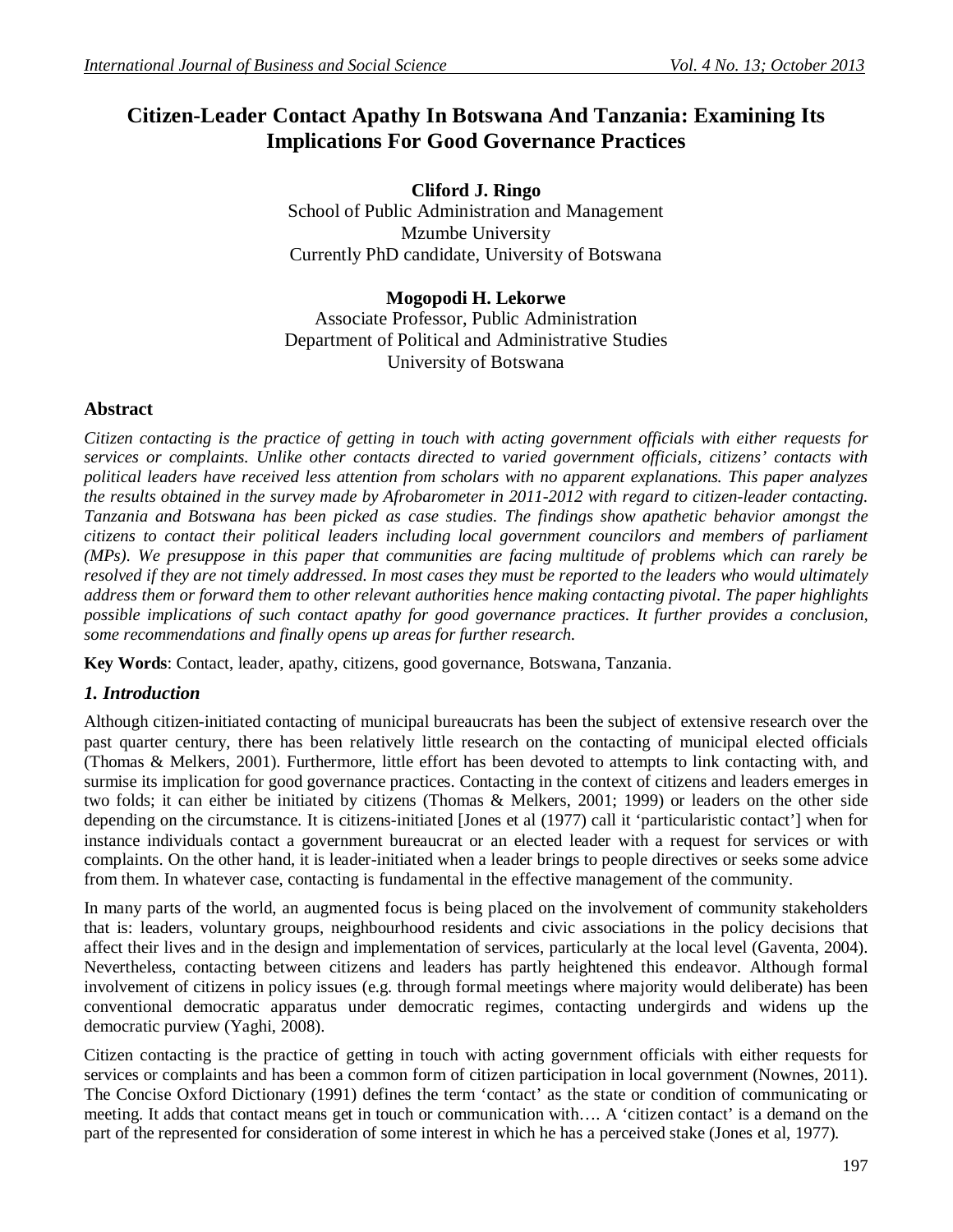We will therefore in this paper regard contacting to mean getting in touch either physically or otherwise for a specific purpose (consideration) which may be rooted in social, economic or political realm.

Thomas & Melkers (1999) and Cohen (2006) argue that contacting is a category of political participation. Jain (2003) argues in a similar way when he says; whenever a citizen communicates to a government leader or vice versa, it is two different levels of participation. Jain (2003) argues that citizens' participation leads to good governance. Drawing from these scholars, we avow strongly that contacting is linked to good governance. Mundle et al (2012) define good governance as governance that seeks out to prop up the common good of its citizens which includes upholding peace and security in society, providing public resources and services and advancing the prosperity of the citizens. Graham et al (2003) point out eight characteristics of good governance namely: (1) Participation (2) Accountability (3) Transparency (4) Rule of law (5) Responsiveness (6) Consensusoriented (7) Equity and inclusiveness and (8) Strategic vision. Contacting therefore, features good governance as an ingredient of participation. Good governance characteristics are also very much intertwined. Jain (2013) for instance argues that citizens participation besides the fact that it is one of the characteristics of good governance, helps realize other characteristics such as accountability, transparency, consensus-orientation etc. We will in the next sections try to link perceptions of citizens on some specific variables with contacting in order toestablish how they may influence contacting and subsequently good governance practice.

Contact between citizens and their leaders is a practice deemed ideal not only in policy making but also in normal cycle of governing the community. Based on this fact, it sounds bizarre when the two parties are not actively contacting.

# *2. Research Issue*

Citizen-initiated contacting is one of the means through which citizens participate in politics and governance of their community. Interactions between citizens and their government (represented by bureaucrats and political leaders) are important not only in policy issues but also in augmenting public goods and services. In a well functioning 'good governance' embracing government we would expect good governance to be upheld. On the contrary, the Afrobarometer 2011 - 2012 findings shows that, citizens report they had poor contact with their leaders (Afrobarometer, 2012). Given these results, it is clear that good governance is at a deficit. This paper is therefore set to open up the apathetic contacting black box persisting between citizens and leaders in Tanzania and Botswana as reported by Afrobarometer (2012). It further highlights its probable implications for good governance practice in the two countries. In this endeavor, based on the principles of good governance espoused above, it is hypothesized as follows:

Hypothesis 1:

(1) In a well functioning democratic state, citizens are more likely to contact their representatives.

Hypothesis 2:

(2) Citizens are more likely to attend community meetings.

Hypothesis 3:

(3) Citizens are more likely to be active and to get together to raise an issue.

Hypothesis 4:

(4) Representatives will be more responsive to citizens' demands.

Hypothesis 5:

(5) Citizens will contact their leaders less if they perceive them to be corrupt.

For the purposes of this paper, we will use simple frequencies to report the results.

#### *3. Methodology*

Data for this paper was drawn from the Afrobarometer round five (5) results of the two countries, generated in 2011 and 2012. This is a comparative series of national public attitude surveys on democracy, markets and civil society in Africa which covered 35 countries, including Tanzania and Botswana. Data was tapped from responses made to Q.30 which states: During the past year, how often you have contacted any of the following persons about some important problem or to give them your views? (A). A local government councilor, (B). A member of parliament (MP). Response options were "Never", "Only once", "A few times" and "Often".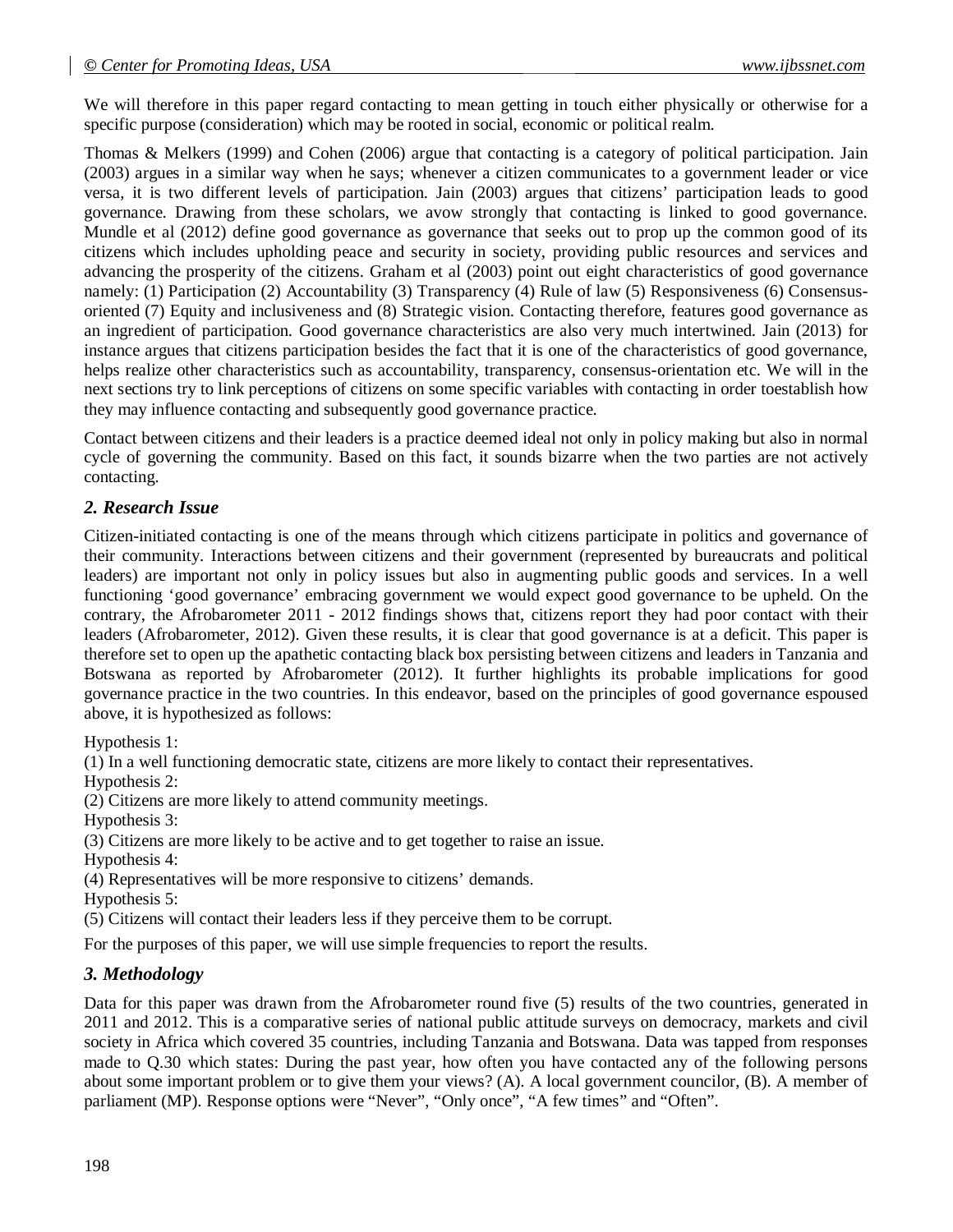To be able to give explanation to the subject as well as surmise implications, we had to corroborate some information. In this case, responses for three more questions for both countries from the same questionnaire were tapped and consolidated, each in a single bar chart or table. The questions were:

Q.26 Here is a list of actions that people sometimes take as citizens. For each of these, please tell me whether you, personally, have done any of these things during the past year. If not, would you do this if you had the chance? (A) Attended a community meeting (B) Got together with others to raise an issue.

Q.60 How many of the following people do you think are involved in corruption, or haven't you heard enough about to say? (B) Members of parliament (D) Local government councilors.

Q.62 How much of the time do you think the following try their best to listen to what people like you have to say? (A) Member of parliament, (B) Local government councilors.

The variables to these questions were traced from the original Statistical Package for Social Science (SPSS) template, re-run to obtain their frequencies and charts. Arguments were built on the basis of data patterns. Triangulation with other secondary data obtained from other sources reinforced explanatory power as well as validity and reliability of the study.

#### *4. Conceptual Issues*

Contacts among leaders and citizens are deep-rooted in the policies of participation espoused by different countries in the world. According to Richardson (2008), participation means all men and women should have a voice in decision-making, either directly or through legitimate intermediate institutions that represent their interests. Such broad participation is built on freedom of association and speech, as well as on people's capacities to participate constructively. Citizens' total participation in decision making should be the driving force for local councils to aid citizens' engagement in local governance by creating a milieu where citizens feels empowered and their voices are heard (Yaghi, 2008). But why should the people's voice be heard?

Under democratic governance, voices of people must feature in all important decisions. This is the signpost that good governance is upheld. This facilitates the augmentation of public goods and services. It also enhances citizens' capacity to hold government accountable and make officials more answerable to them (Jain, 2013). Unlike good governance, 'bad governance' persists when systems of governance are incompetent and unaccountable to ordinary citizens and irresponsive to them and to their voice (Walker, 2009).

Contacting has not always been smooth. It has faced varied constraints. For instance, Kurtz (1997:2-3) argues that barriers to effective contact between legislators and constituents may include:

- Electoral and party systems that provide little reward for citizen communication or legislative outreach to citizens.
- Lack of resources for parliamentarians to communicate with constituents.
- A history of political repression that discourages the expression of citizens' viewpoints.
- Inadequate media reporting that impedes communication to the public about the legislature.
- High rates of illiteracy that inhibit written communication between legislators and citizens.
- Poor educational systems that do not adequately prepare citizens to know how they can affect decisions by their government.

#### *Why contacting?*

The reasons as to why citizens contact their leaders may differ from those which may push leaders to contact citizens. In this matter, we try to separate each party, though in some circumstances they may apply in both contexts.

#### *To the leaders*

Contacting enhances education of the leaders. NDI (1996a in Kurtz, 1997) argues that, contact makes it possible for members of parliament (MP) to get information about the constituency, which can be taken back to the legislature to educate other MPs about the province, resulting in more informed policy decision-making. MPs also facilitate the flow of information and services back to the constituency, making government more concrete and accessible, improving delivery and empowering citizens to participate in developing their communities.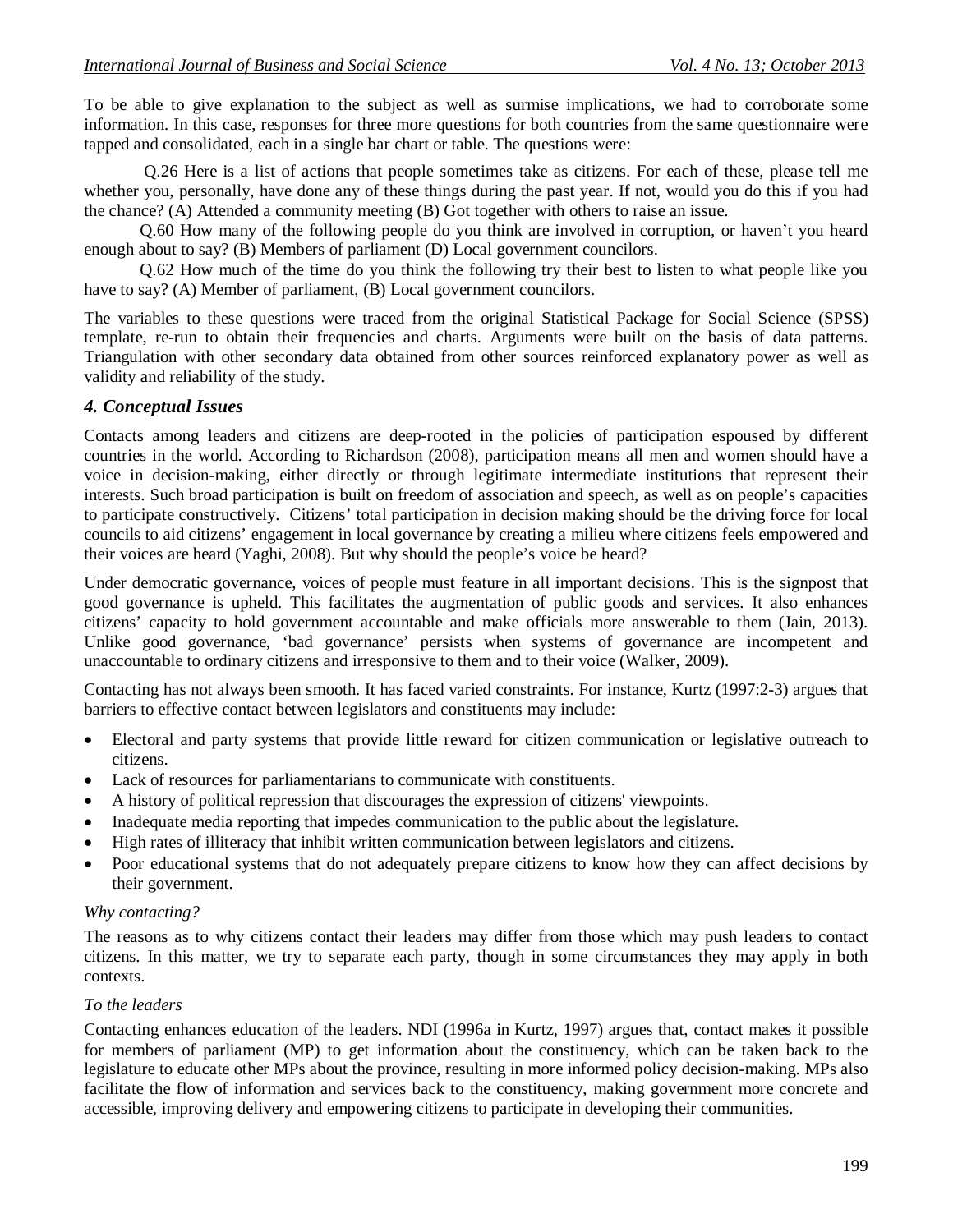Another reason to emphasize contact between leaders and citizens is that 'it is normative', or the way that societies understand the roles of its members. Kurtz (1997) argues that interaction between citizens and legislators is within people's expectations, often even in relatively closed societies with centralized governments. In the same vein, Turan (1994) particularizing the issue to Turkey asserts that, serving communities of constituents as well as attending to their personal requests in matters within the competence of government are among the major expectations the average Turkish voter holds regarding the job of a deputy<sup>1</sup>.

On the other hand, leaders are powerful as Kurtz (1997) put it: legislators have the power to do good on behalf of their citizens. According to the handbook for members of the Malawi National Assembly; being an MP gives a person a great deal of stature and respect. MPs have the right to question civil servants and government officials about their activities in his/her constituency. MPs also have access to information and resources most citizens lack. MPs can negotiate with government and donors on behalf of the people they represent and create a bridge from their constituents to complex and sometimes confusing government departments. Using their power for the benefit of constituents will enhance citizens' support and ensure that tasks are accomplished in their constituency (NDI 1996b in Kurtz, 1997).

Political leaders may also benefit from contact that provides them bridges to the community that pay-off during elections. Incumbent legislators who respond effectively to constituent concerns may have electoral advantages in the next political campaign (Kurtz, 1997). Driven by this motive, elected leaders (MPs and councilors) tend to contact citizens to enhance nearness so that they can easily win next elections. *To citizens*

*The perceived need for services*: Citizens-initiated contact with leaders may be rooted to their demand for certain services from the government (Jones et al, 1977). Thomas & Melkers (1999) argue that, the needs that are likely to be decisive in stirring contacts are those that citizens perceive for particular government services, not some measure of objective needs for instance, income. According to them, the distinction is significant since objective needs and perceived needs are often not closely related.

*A sense of having greater stake in the government services*: Thomas & Melkers (2001) argues that a belief that one has a stake in the quality of municipal services also increases the tendency to initiate contact with municipal departments. They mention having minor children and being a home owner as two forms of stakeholding. Home ownership equally increases the economic investment in the surrounding neighborhood and decreases the ability to move, thereby probably making a person more likely to seek resolution for perceived service problems that could vitiateneighborhood quality. Having young kids can as well have a comparable effect, because parents, wanting to provide the best environment for their kids, may be more inclined than nonparents to seek redress for problems (Ibid: 53).

*Psychological engagement:* The reality that these contacts have to be initiated implies a role for the psychological factors that underlie initiative, including some of the same psychological factors that influence traditional political participation. Such factors include interest in government, awareness of government, and personal political efficacy, though political efficacy has not often emerged in prior research as a noteworthy factor in prompting contact of municipal bureaucrats (Thomas & Melkers, 2001).

*Other forms of local social and political involvement:* These influence contacting in the sense that more involvement would translate into more contacting (Thomas & Melkers, 2001). Zuckerman &West (1985) detail that in those countries where there are strong political parties, involvement with those parties for instance through campaigning become visible significant catalyst for contact.

*Socioeconomic status (SES):* This according to Thomas & Melkers (2001:53) is the standard explanatory model for traditional political participation that combines SES and factors that grow from SES for instance; psychological, social and political engagement. However, Thomas & Melkers (2001) argues that socioeconomic model itself cannot satisfactorily elucidate citizen contacting of the bureaucracy, apparently due in large part to the predominance of need for these contacts.

 $\overline{a}$ 

Deputy here means Mayor.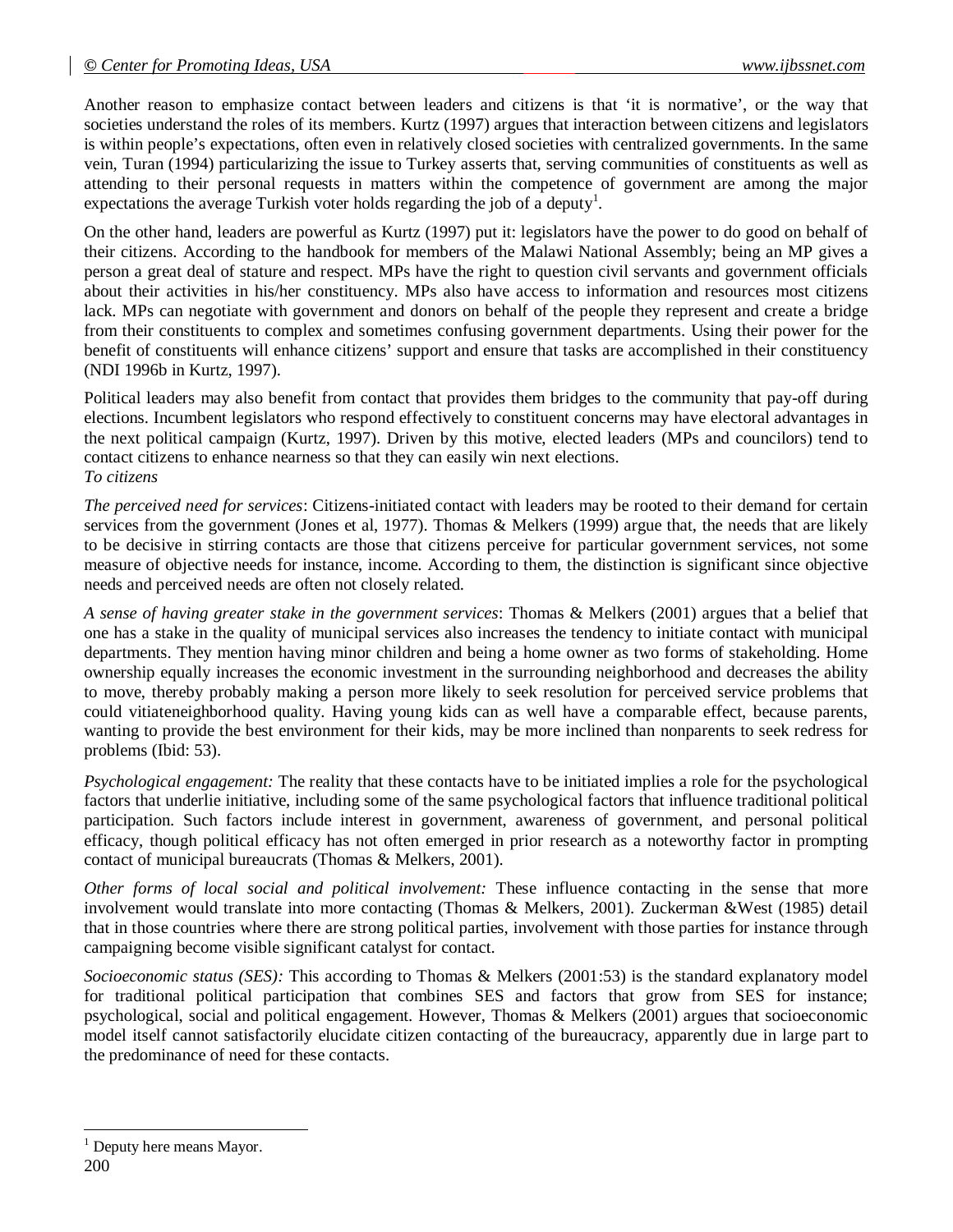# *5. Findings*

This section presents the results of the survey conducted by Afrobarometer in the year 2011-2012 in the two countries Tanzania and Botswana.

# *Hypothesis 1:*

In each country, the results show an overwhelming majority have not contacted their political leaders in either country (see table 1 and 2). The findings show that few Batswana contact their MPs and local government councilors. The trend is similar in Tanzania. A majority report 'never' contacting their elected leaders. For instance; in Botswana, 86% 'never' contacted their MPs and 70.3% 'never' made contact with local councilors. In Tanzania, 77.7% and 66.9% never did so. Only 13.8% and 29.7% reported contacting their MPs and local councilors respectively either 'once', a 'few times' and 'often' for Botswana and 22.1% and 33.1% respectively for Tanzania.

# *Hypothesis 2:*

Here it is hypothesized that the more people contact their representatives the greater likelihood that they will attend community meetings. The findings shows that 4.3% and 4.8% of Batswana and Tanzanians respectively said they would never attend meetings whereas 31.5% and 16.8% respectively said would attend if they had chance. This implies that 35.8% and 21.6% of Batswana and Tanzanians did not attend meetings at all. Majority (64% and 78.2% respectively) attended at least once (see table 3).

#### *Hypothesis 3:*

In a similar fashion, citizens who promote good governance will tend to be active and will therefore be able to get together with other to raise an issue. In this respect, the results show that 10.6% and 7.7% of Batswana and Tanzanians respectively said they would never get together with others to raise issue whereas 58.1% and 22.6% respectively said would if they had chance. This implies that 68.7% and 30.3% of Batswana and Tanzanians did not get together to raise an issue. 30.8% and 59.5% respectively got together to raise an issue at least once (see table 4).

# *Hypothesis 4:*

26.3% and 27.9% of Batswana and Tanzanians respectively have perception that MPs would never listen to what they would have to say while 25.4% and 21.7% respectively are of the perception that councilors would never listen. 69.3% and 71.6% respectively opines that MPs would listen at least once whereas 74.6% and 78.3% respectively were of the opinion that councilors would listen at least once (see table 5 and 6).

# *Hypothesis 5:*

The findings show that 9.8% and 15.2% of Batswana and Tanzanians respectively say none of the MPs are corrupt. 56% and 60.8% respectively opines that some of them are corrupt, 14.9% and 16.8% respectively say most of them are corrupt; 3.2% and 2.1% respectively are of the opinion that all of them are corrupt. 16% and 5.2% respectively are not aware. On the side of councilors, 14.6% and 12.7% of Batswana and Tanzanians respectively say none of the MPs are corrupt. 64.1% and 60.4% respectively opines that some of them are corrupt, 18% and 22.3% respectively say most of them are corrupt; 3.4% and 4.6% respectively are of the opinion that all of them are corrupt. 14.1% and 4.2% respectively are saying they haven't heard about it to say (see table 7).

# *6. Discussion and Implications for Good Governance*

As stated above, the main objective of the paper was to determine the extent to which citizen-leader contact impacts on good governance in Botswana and Tanzania based on Afrobarometer findings. Contacts between citizen and leader are vital and critical as highlighted in the literature. This requires a medium where the two parties can exchange their views, problems and requirements in an understandable manner. Such medium can be formal meetings (Thomas & Streib, 2003) or personal contacts (Thomas & Melkers, 2001; 1999). In either case, the intention is to make sure that people's feelings and concerns are taken and integrated in the important decisions hence making participation pragmatic. The findings as viewed in table 1 show that the majority of Tanzanians and Batswana never contacted their elected leaders (MPs and local government councilors). The table shows that about 86% and 70.3% of Batswana have never contacted their MPs and councilors respectively.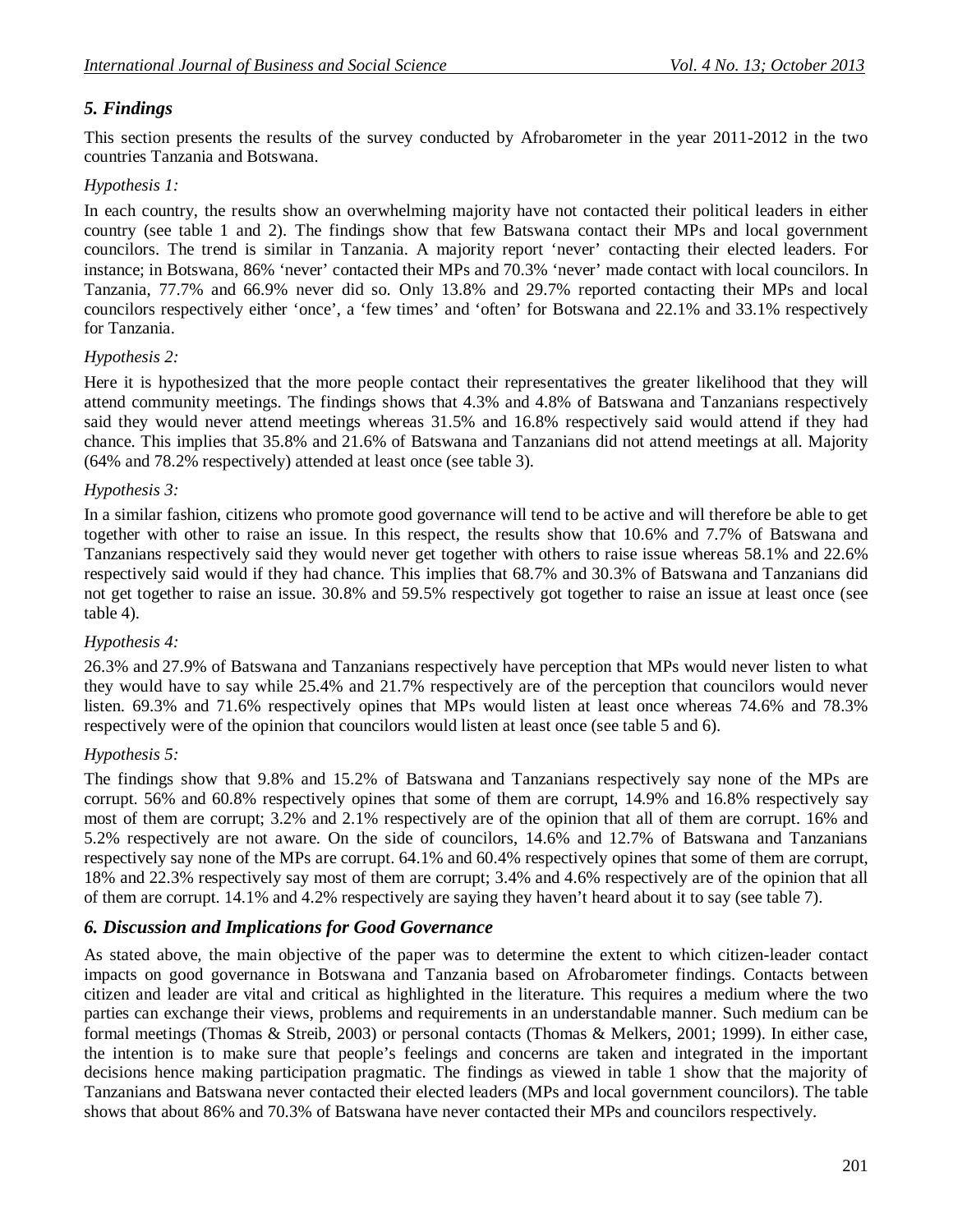On the side of Tanzania, about 77.7% and 66.9% of Tanzanians have never contacted their MPs and councilors respectively. Many Batswana did not contact their MPs as compared to councilors. The trend is the same with Tanzanians, only that Tanzanian figures are relatively lower signifying that those who did not contact their elected leaders were fewer than Batswana. As we already know that contacting is one of means of participating in politics and governance of community, and considering that we would expect citizens to be actively contacting in a democratically functioning government, we are convinced that good governance may be in hitch under such instance. It is ideal to extend our analysis purview before we jump into concluding this trajectory.

It is fascinating that though majority of Tanzanians and Batswana never contacted their MPs and councilors, they perceive that MPs and councilors tried their level best to listen to what people say. Table 5 and 6 shows that about 69.3% and 74.6% of Batswana said that their MPs and local government councilors tried their best to "listen only sometimes", "listen often" and "listen always" to what people say. In the case of Tanzania, perception was 71.6% and 78.3% for MPs and councilors respectively. From the findings, we conclude that the leaders are responsive to citizens' voice. The findings therefore lead us to confidently exonerate the suspicion that possibly citizens were not contacting the elected leaders because leaders were not listening to them. Thomas & Melkers (2001) argues that contacting of elected leaders may be common if the leaders are perceived responsive. The stumpy level of contacting which has been exhibited given the fact that the leaders are perceived enormously responsive raises another skepticism.

In an attempt to uncover the contacting apathetic black box, we pose the following arguments as possible explanation to the discourse. Firstly, people were not contacting their elected leaders probably because they had some alternative means of forwarding their issues or concerns for some solutions or attention. For instance, the Afrobarometer 2011-2012 findings (see table 3) shows that majority of people in both countries attended meetings in their locality (64% of Batswana and 78.2% of Tanzanians). Only 35.8% of Batswana and 21.6% of Tanzanians surveyed never attended meetings. So far meetings allow interaction between people and their leaders, we can therefore draw an inference that probably the meetings which were attended by the majority satiated people's thirst in a way that they did not require more opportunity of contacting their elected leaders. Under this assumption, we would say meetings have surrogated contacting as espoused by Thomas & Melkers (2001).

Secondly, we aver that attending meetings may facilitate disclosure and resolving of some of citizens' problems, but we have to bear in mind that not all people are confident and able to speak in public. Some people feel shy in speaking in large audience and others may not do so because of lack of adequate information (Ebdon, 2002). Given these facts, attending meetings might not simply imply contacting especially citizen-initiated one if nothing have been raised to the leaders in such a meeting (in a situation where citizen had something to raise). This ramification has different implications for good governance practice. Low contact coupled with massive attendance of meetings if it does not go hand in hand with people giving their inputs on various issues tabled for deliberations or other critical community development issues, is as effective as when there is no participation. In most cases important community decisions will come out without citizens' inputs or voice hence compromising consensus-orientation (Harris et al, 2013). Lack of citizens' voice also connotes lack of ownership of the decisions. Under such situation it may be difficult to implement such decisions given the fact that implementers are the same citizens. It is possible in such case to find people complaining about the quality of goods and services offered because they were not involved in any way in deliberating over them. Therefore low contact may grossly affect people's participation and subsequently good governance practice. If massive attendance of meetings is coupled with majority deliberating on issues by giving their inputs, then there is likelihood of having low citizen contact with leaders. The assumption here is that contacting is surrogated by formal meetings (Thomas & Melkers, 2001; 1999).

Closely related to attending meetings is the concern of getting together with others to raise an issue. The findings indicate that majority of Batswana (68.7%) did not get together with others to raise an issue whilst majority of Tanzanians (59.5%) got together to raise an issue. Minority (10.6% and 7.7%) of Batswana and Tanzanians respectively affirmed they would never do so. From these findings, we deduce that number of people who would have got together could have been relatively higher if 58.1% and 22.6% respectively had chance to do so. For instance, if they had a chance, we would have total of 88.9% and 82.1% of Batswana and Tanzanians getting together to raise issues. It has therefore been evidenced that majority of Batswana did not get together with others to raise issue due to lack of chance to do so. Lack of chance to participate has also been spotted by Ebdon (2002) as citizen-initiated contacting hurdle.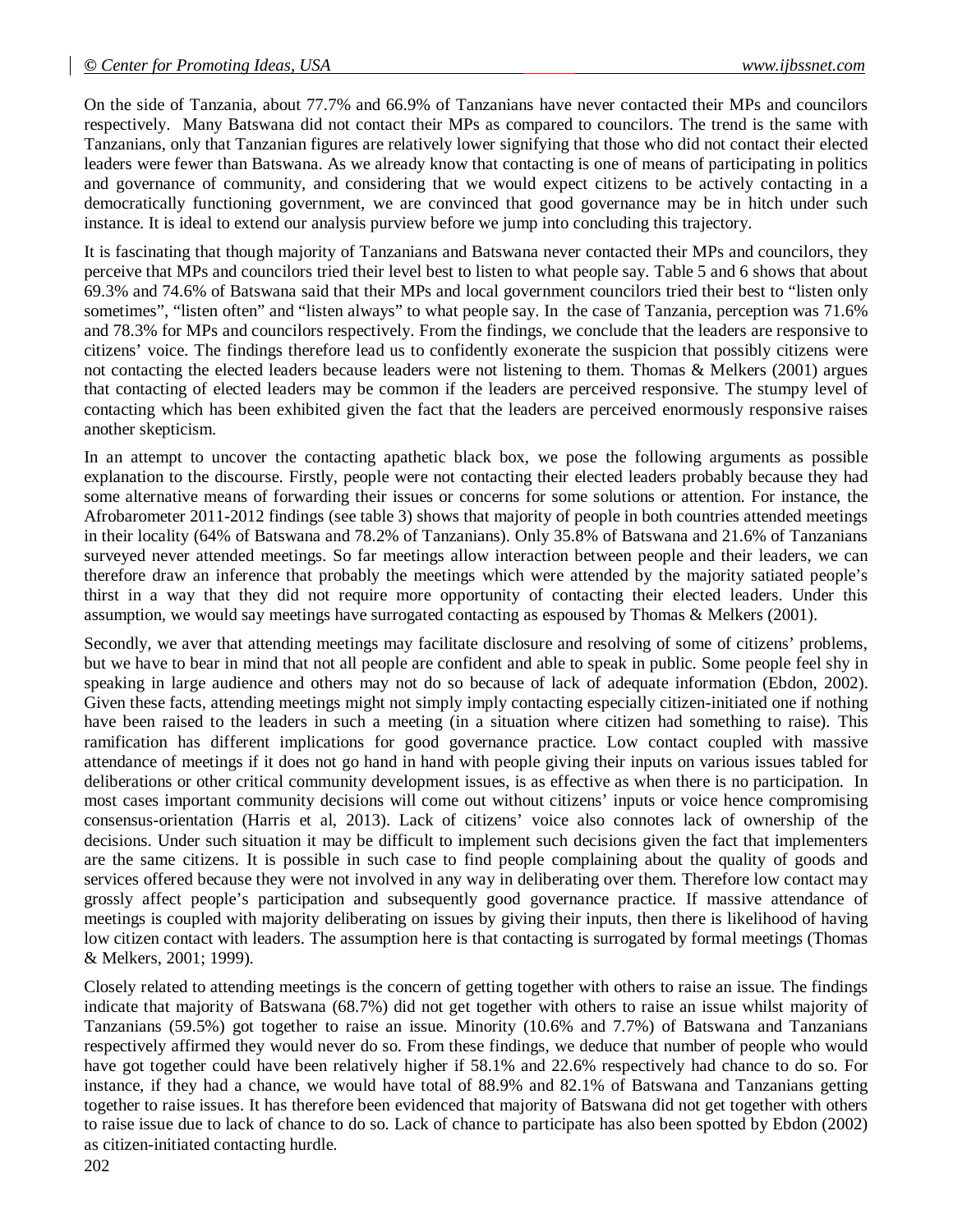As it is understood that getting together strengthens team spirit, whatever inputs emergent in such teams will also have majority backup (consensus-orientation) hence blossoming democracy and good governance. Few Batswana getting together to raise issue implies that, few citizens' problems and interests are articulated in a form of groups and forwarded to the higher levels as might be the case for Tanzania. Lack of group backup may also deprive or lower the chances of the inputs (decisions) to acquire acceptance in the subsequent levels. This can also be attested by the proverb "united we stand, divided we fall".

In both countries, findings show that both MPs and councilors were perceived to be corrupt. In Tanzania for instance, 82.7% and 77.6% of the respondents had opinion that some and most of councilors and MPs respectively are corrupt. In Botswana, 82.1% and 70.9% responded similarly for councilors and MPs respectively. Under such circumstances, it is possible for citizens to be apathetic in contacting their leaders (Baker et al, 2002).

#### *Conclusion and Recommendations*

The study discloses low level of citizen contact with their elected leaders (MPs and local government councilors). The low level of citizens contact was coupled with massive attendance of community meetings though majority did not get together to raise issues. In this study, taking into consideration the importance of contacting we have assumed that possibly citizens exhibited low level of contacting because contacting thirsty was satiated by massive attendance to meetings. But again, there was a possibility that citizens were alternatively contacting bureaucrats rather than elected leaders bearing in mind that citizens will contact a person whom he/she think will attend him/her best. In rare cases, the choice will be indeterminate if they don't know whom to contact.

The study also disclosed that although majority of the citizens did not contact their elected leaders, they perceived them to be responsive to their voice. This strengthens further our assumption that possibly citizens were contacting bureaucrats or rather had their wish ironed out in the community meetings.

Contacting has been viewed healthy for smooth governance of the community hence effective and efficient delivery of services to the citizens. This implies that contacting enhances good governance. In this study we have exemplified the way citizen-leader contact apathy may have implications for good governance practices. Good governance practice may be disrupted if contact apathy is apparent. We qualify it using the word "apparent" because probably contacting was surrogated by the meetings which we are informed by the survey that were well attended or rather by contacting the bureaucrats.

Generally, low citizens contact in absence of surrogate would imply flawed citizens participation and in a broad purview this would exacerbate good governance rendering into bad governance.

Given the importance of contacting between citizens and their leaders, we recommend that:

- Leaders should motivate citizens to initiate contact with them. By doing so they will really be playing their leadership role taking into consideration that these contacts are purposive. Motivation may range from acknowledging citizens' efforts through issuance of accolades like written letters, praising by word of mouth or even pronouncing their names in the formal meetings as role models;
- Leaders be close to citizens to facilitate easy contact. Not only that but also playing active role in dealing with citizens' concern so as to enhance repeated contacts. For example, by lessening power distance and upholding open-door policy;
- Leaders build trust and integrity so that citizens see them as trustworthy people in their faces.

We propose further research to be conducted to explore citizen contacts with bureaucrats in the two countries. Such study may facilitate in establishing whether apathetic citizen-leaders contact is being surrogated by contacts with bureaucrats and the reasons thereby. This proposal is made under presumption that citizens' options to contact the government will be dichotomized into either bureaucratic government officials or political leaders. In other words, we are interested in understanding the resort pattern in the citizens-initiated contact with their government on the dichotomized options given as well as its implications for good governance practices.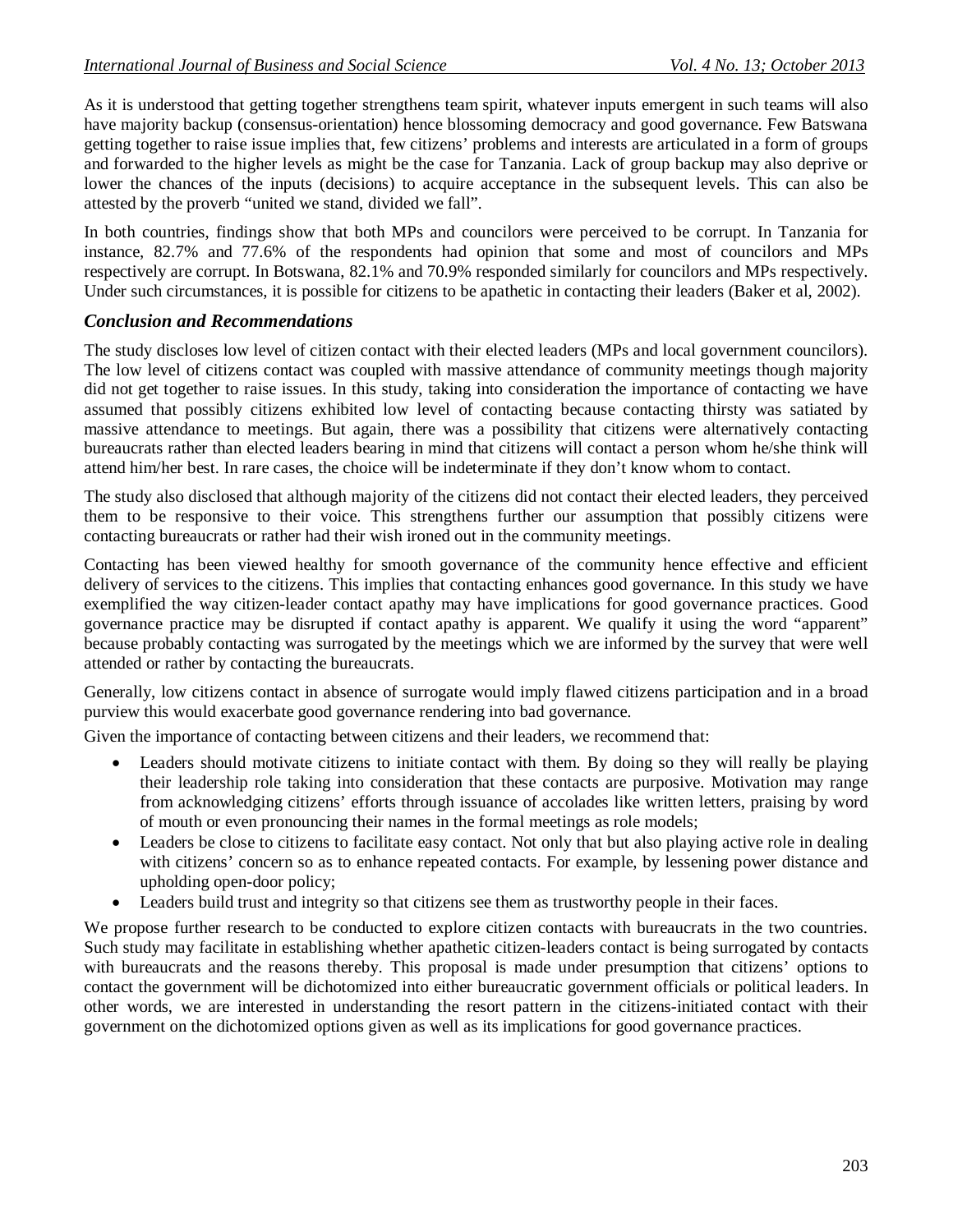

**Tables Table 1:** Contacting MPs

**Question: During the past year, how often have you contacted any of the following persons about some important problem or to give them your views? (A) Member of parliament (B) Local government councilor**

**Source:** Compiled from Afrobarometer 2011-2012 data for Tanzania and Botswana



**Table 2:** Contacting councilors

**Question: During the past year, how often have you contacted any of the following persons about some important problem or to give them your views? (B) Local government councilors**

> **Source:** Compiled from Afrobarometer 2011-2012 data for Tanzania and Botswana **Table 3: Attended community meetings**

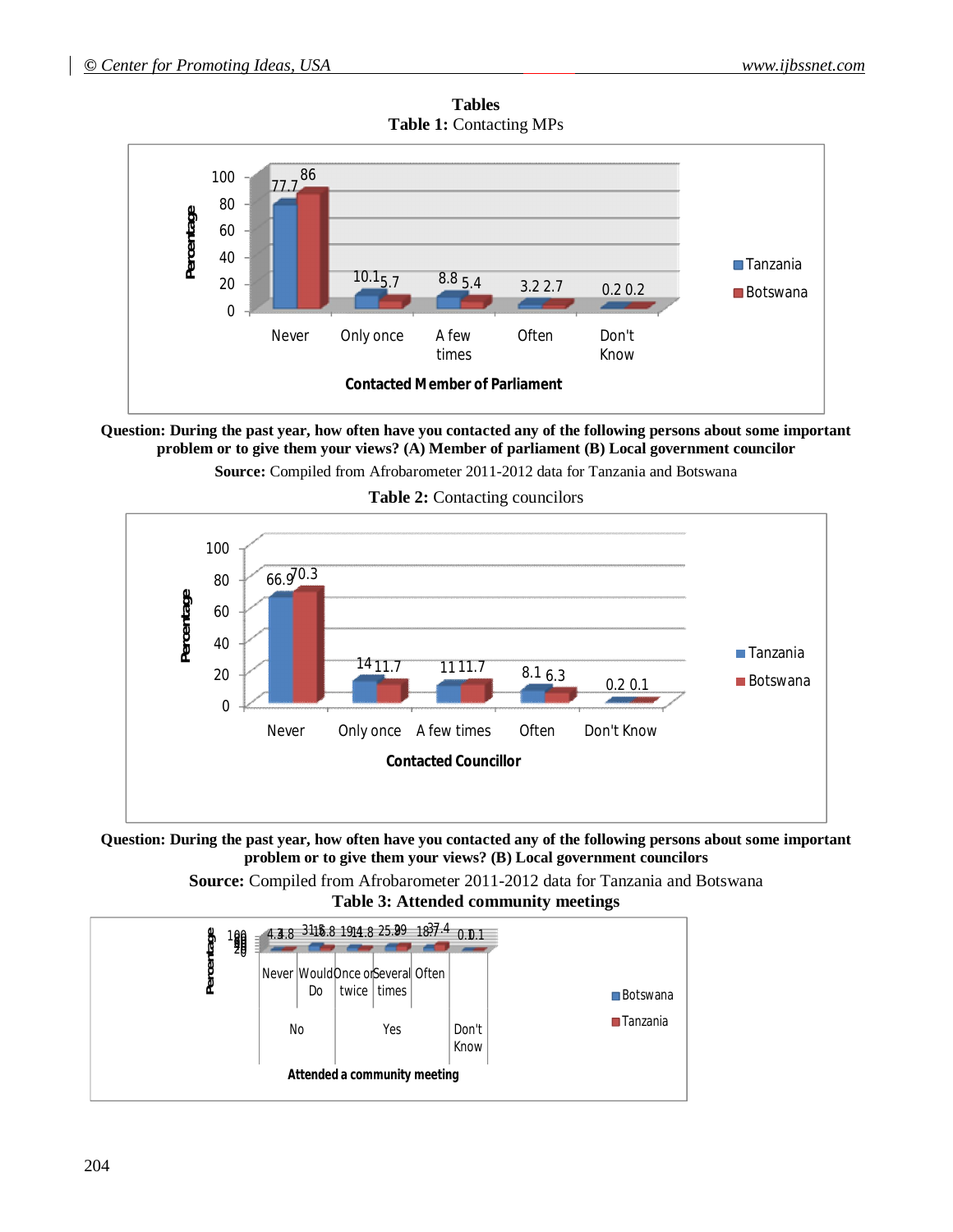**Question: Here is a list of actions that people sometimes take as citizens. For each of these, please tell me whether you, personally, have done any of these things during the past year. If not, would you do this if you had the chance? (A) Attended a community meeting**

**Source:** Compiled from Afrobarometer 2011-2012 data for Tanzania and Botswana



**Table 4:** Got together to raise an issue

**Question: Here is a list of actions that people sometimes take as citizens. For each of these, please tell me whether you, personally, have done any of these things during the past year. If not, would you do this if you had the chance? (B) Got together with others to raise an issue**

**Source:** Compiled from Afrobarometer 2011-2012 data for Tanzania and Botswana

**Table 5: MPs listen to what people say**



**Question: How much of the time do you think the following try their best to listen to what people like you have to say? (A) Members of parliament** 

**Source:** Compiled from Afrobarometer 2011-2012 data for Tanzania and Botswana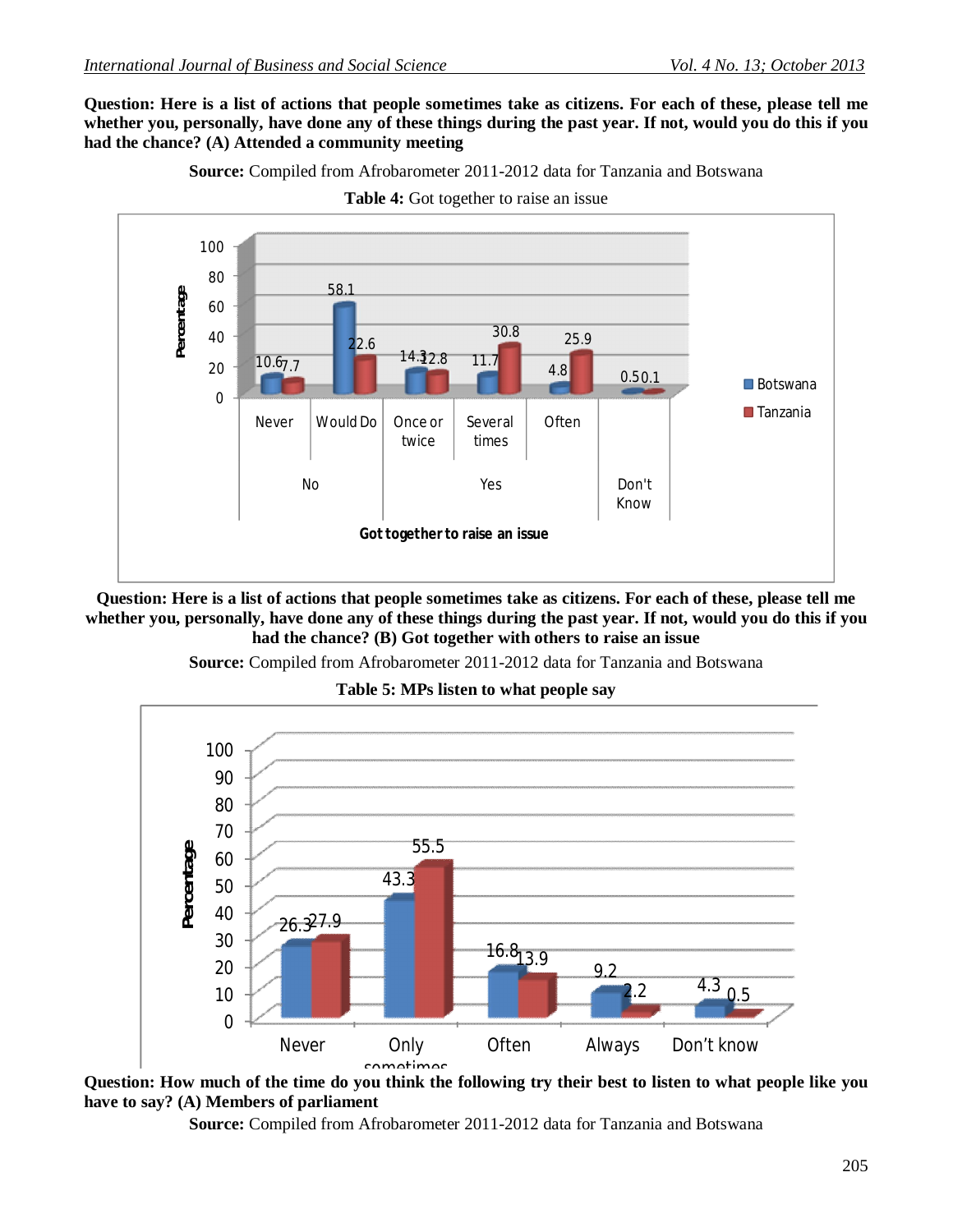



#### **Question: How much of the time do you think the following try their best to listen to what people like you have to say? (B) Local government councilors**

**Source:** Compiled from Afrobarometer 2011-2012 data for Tanzania and Botswana

|                          | <b>None</b> |               | <b>Some</b> | of            | <b>Most</b> | of            | All of them |               |      | don't         |  |
|--------------------------|-------------|---------------|-------------|---------------|-------------|---------------|-------------|---------------|------|---------------|--|
| <b>Response/category</b> |             |               | them        |               | them        |               |             |               | know |               |  |
|                          | No.         | $\frac{0}{0}$ | No.         | $\frac{0}{0}$ | No.         | $\frac{0}{0}$ | No.         | $\frac{0}{0}$ | No.  | $\frac{0}{0}$ |  |
| MPs in Botswana          | 118         | 9.8           | 672         | 56            | 179         | 14.9          | 39          | 3.2           | 192  | 16            |  |
| MPs in Tanzania          | 182         | 15.2          | 730         | 60.8          | 202         | 16.8          | 25          | 2.1           | 62   | 5.2           |  |
|                          |             |               |             |               |             |               |             |               |      |               |  |
| Councilors<br>1n         | 150         | 14.6          | 660         | 64.1          | 185         | 18            | 35          | 3.4           | 169  | 14.1          |  |
| <b>Botswana</b>          |             |               |             |               |             |               |             |               |      |               |  |
| Councilors<br>1n         | 146         | 12.7          | 694         | 60.4          | 256         | 22.3          | 52          | 4.6           | 50   | 4.2           |  |
| Tanzania                 |             |               |             |               |             |               |             |               |      |               |  |

| Table 7: MPs and councilors' perceived involvement in corruption |  |  |  |
|------------------------------------------------------------------|--|--|--|
|------------------------------------------------------------------|--|--|--|

**Question: How many of the following people do you think are involved in corruption, or haven't you heard enough about them to say? (B) MPs (D) Local government councilors**

**Source:** Compiled from Afrobarometer 2011-2012 data for Tanzania and Botswana